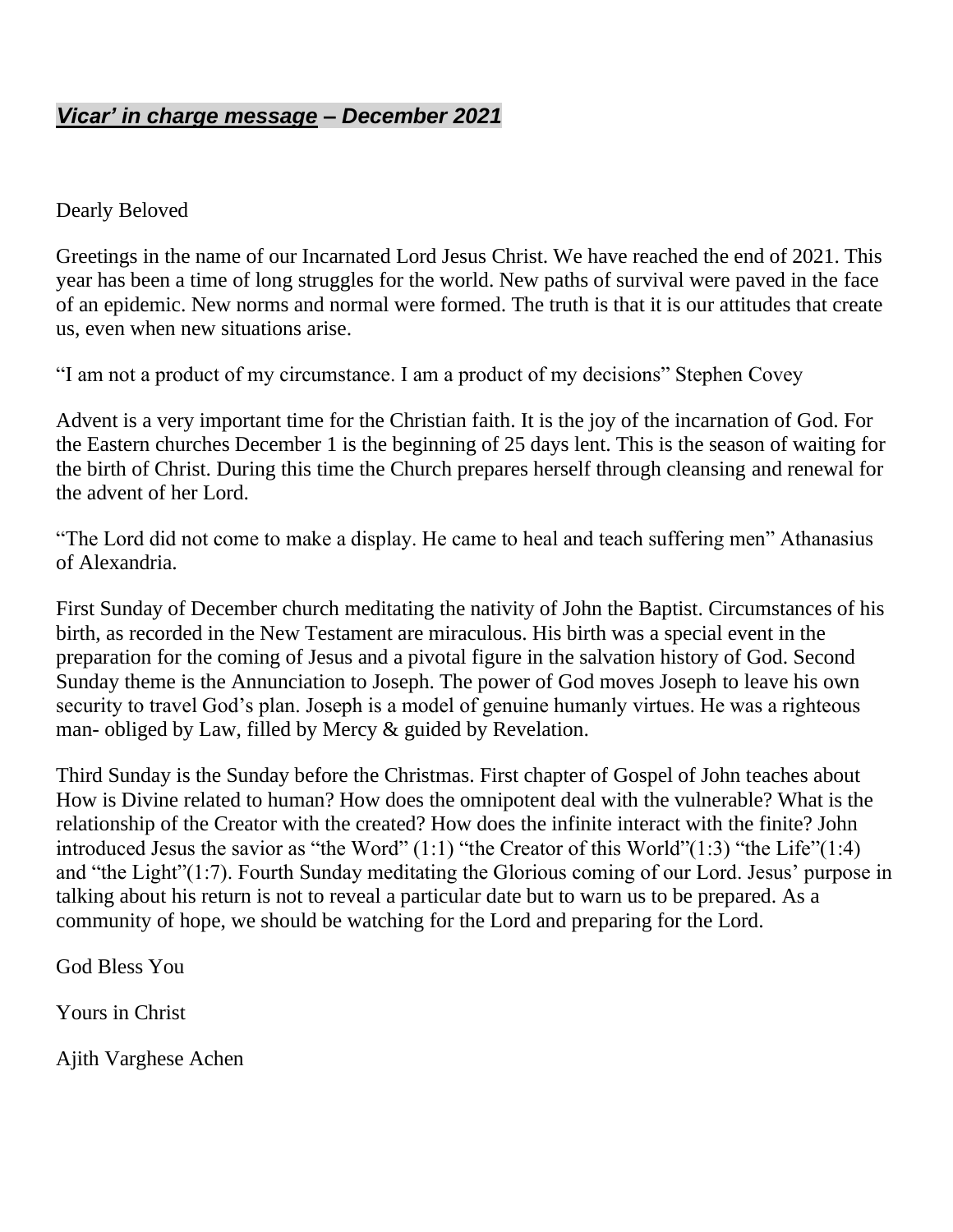## Church executive committee 2021

|                         | <b>NAME</b>            | <b>E-MAIL</b>              | <b>HOME TEL#</b> | CELL#          |  |  |
|-------------------------|------------------------|----------------------------|------------------|----------------|--|--|
| <b>OFFICE BEARERS</b>   |                        |                            |                  |                |  |  |
| Vicar/President         | Rev.Ajith Varghese     | revajithkalappila@yahoo.in |                  | 91 7356167110  |  |  |
| Vicar In Charge         | Rev.T.K. Jiohn         |                            |                  | (516) 587-7390 |  |  |
| Vice-president          | M.S. Eappen            | mseappen@yahoo.com         | (845) 365-1550   | (845) 270-0076 |  |  |
| Secretary               | John Job               | jjjnjob@msn.com            | (845) 267-3387   | (845) 304-3334 |  |  |
| Treasurer               | <b>Thomas Varghese</b> | tvarg19301@gmail.com       | (845) 627-2535   | (845) 300-7019 |  |  |
| Accountant              | Linu Abraham           | linuabraham@hotmail.com    | (845) 627-0123   | (845) 300-8899 |  |  |
| Lay Leader              | Dey P. Neduvelil       | deyned@gmail.com           | (845) 523-2961   | (845) 653-2418 |  |  |
| Clarkstown area repres. | Rosamma Chacko         | chackoyohannan@gmail.com   | (845) 371-2996   | (845) 664-3014 |  |  |
| Orangetown area repre   | <b>Binu Thomas</b>     | bbinoss@gmail.com          | (845) 624-3640   | (845) 598-4393 |  |  |
| Ramapo area rep.        | Ajay Pappan            | Ajaypappan@yahoo.com       | (845) 504-0599   | (845) 300-5844 |  |  |
| Choir rep.              | Jiji John              | Jjohn17@optonline.net      | (845) 215-9131   | (845) 598-0856 |  |  |
| Edavaka mission rep.    | Joseph P. David        | jdavi1418@gmail.com        | (845) 352-9435   | (845) 263-2704 |  |  |
| Sevika sanghom          | Jessy Thomas           | jojitom@gmail.com          | (845) 352-1253   | (845) 608-4249 |  |  |
| Senior Citizen          | T.K. Koshy             | j6234871@live.com          | (845) 268-1990   | (845) 480-2860 |  |  |
| Sunday School           | <b>Mathew Sanuel</b>   | msrdd@hotmail.com          | (845) 613-7673   | (845) 480-6112 |  |  |
| Youth fellowship        | Namitha Joshua         | namitajoshua@gmail.com     | (607) 379-2581   | (607) 379-2581 |  |  |
| Assembly member         | Linu Abraham           | linuabraham@hotmail.com    | (845) 627-0123   | (845) 300-8899 |  |  |
| Mandalam member         | Zachariah<br>Abraham   | Zachariah39@hotmail.com    | (845) 425-7748   | (877) 621 7148 |  |  |

| <b>Date</b>   | <b>Time</b> | <b>Worship services</b>                         |  |  |
|---------------|-------------|-------------------------------------------------|--|--|
| <b>Dec 05</b> | 10:30 AM    | Divine worship service (Malayalam)              |  |  |
| <b>Dec 12</b> | $9:30$ AM   | Holy Communion service (Malayalam - Parish day) |  |  |
| <b>Dec 19</b> | 10:30 AM    | Divine worship service (English)                |  |  |
| <b>Dec 25</b> | 08:00 AM    | Holy Communion service (English-Christmas day)  |  |  |
| <b>Dec 26</b> | 10:30 AM    | Divine worship service (Malayalam)              |  |  |

#### **Upcoming Events.**

| <b>Date</b>               | <b>Dav</b> | <b>Events</b>                  |
|---------------------------|------------|--------------------------------|
| December 12 <sup>th</sup> | Sunday     | Parish day                     |
| December 24th             | Fridav     | <b>Christmas carol service</b> |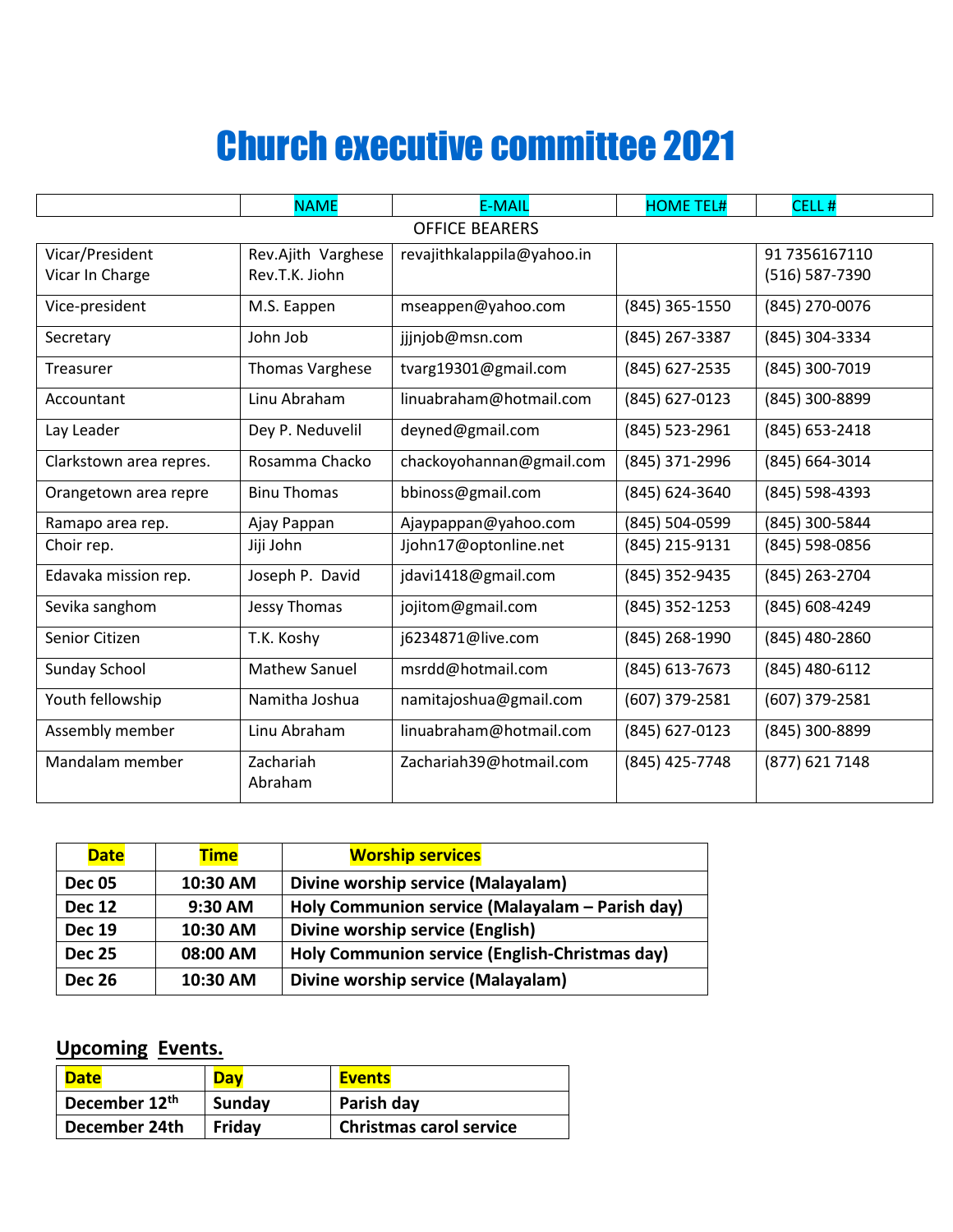## *Lectionary December 2021*

| <b>Date</b>   | <b>Lesson 1</b>                                                                                 |              | <b>Lesson 2</b> |  | <b>Epistle</b> | <b>Gospel</b> |               |
|---------------|-------------------------------------------------------------------------------------------------|--------------|-----------------|--|----------------|---------------|---------------|
|               | Birth of John the Baptist – Bible Sunday "Word of God: Lamp to the Feet,<br>Light to the Path". |              |                 |  |                |               |               |
| <b>Dec 05</b> | Mal 3:1-6                                                                                       |              | Heb 4:12-16     |  | Gal 1:11-17    |               | Luke 1:57-66  |
|               | Annunciation to Joseph.                                                                         |              |                 |  |                |               |               |
| <b>Dec 12</b> | Isa 7:10-17                                                                                     | Acts 3:19-26 |                 |  | Rom 4:13-22    |               | Matt 1:18-23  |
|               | Sunday before Christmas - Our Lord is Coming.                                                   |              |                 |  |                |               |               |
| <b>Dec 19</b> | Isa 11:1-10                                                                                     |              | Rev 19:1-10     |  |                | Heb 1:1-12    | John 1:1-14   |
|               | Feast of Nativity (Yaldo) Birth of the Saviour- End of 25 Days Lent.                            |              |                 |  |                |               |               |
| <b>Dec 25</b> | Mic 5:1-9                                                                                       |              | Col 1:15-23     |  | 1Tim 1:14-17   |               | Luke 2:1-20   |
|               | The Glorious Coming of our Lord                                                                 |              |                 |  |                |               |               |
| <b>Dec 26</b> | Jer 3:6-22                                                                                      |              | Acts 6:1-11     |  | 1Thess 4:13-18 |               | Matt 24:42-51 |



## **Wedding Anniversary – December 2021**

| Date   | Name                    | Town              |
|--------|-------------------------|-------------------|
| Dec 01 | Aleykutty & Eappen M.S. | Palisades, NY     |
| Dec 08 | Bindu & Linu Abraham    | Nanuet, NY        |
| Dec 26 | Rebeca & Toms Zachariah | Spring valley, NY |
| Dec 27 | Siji & Shaju Pappan     | Spring valley, NY |
| Dec 31 | Alice & Rajan Mathew    | Nanuet, NY        |